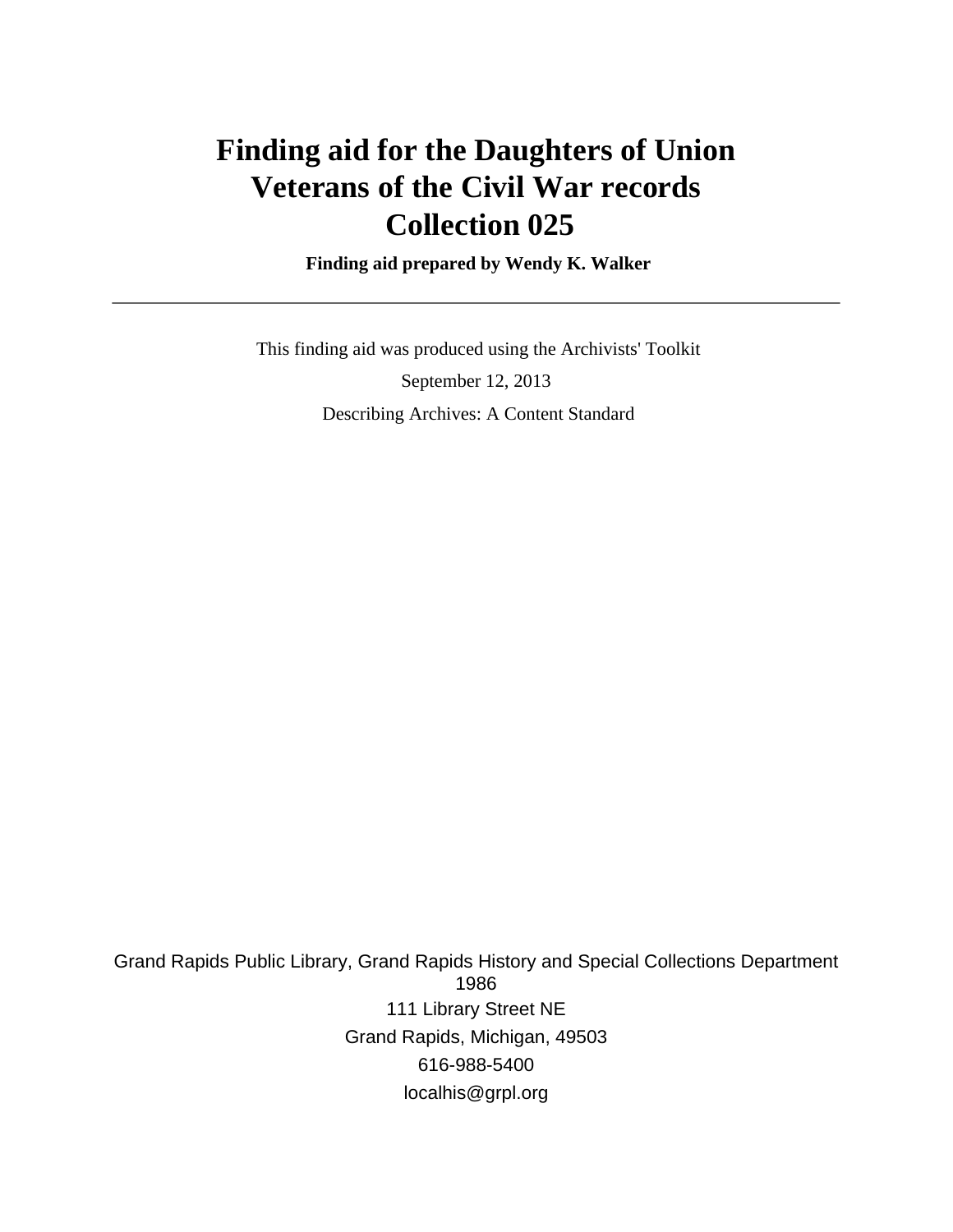## **Table of Contents**

l,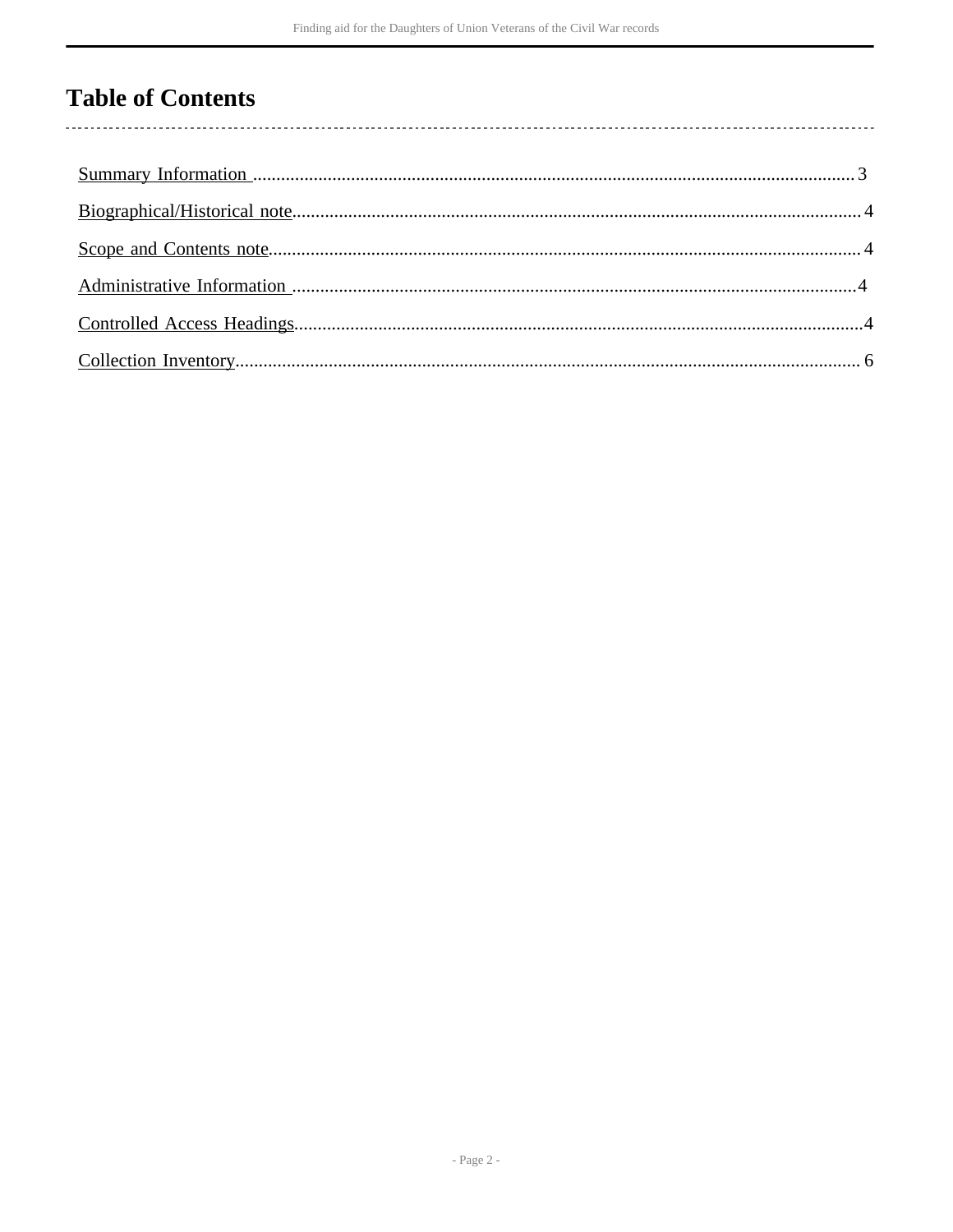## <span id="page-2-0"></span>**Summary Information**

| <b>Repository</b> | Grand Rapids Public Library, Grand Rapids History and Special<br><b>Collections Department</b>                                                                                                                                                                                                                                                                                                                                                                                                                             |
|-------------------|----------------------------------------------------------------------------------------------------------------------------------------------------------------------------------------------------------------------------------------------------------------------------------------------------------------------------------------------------------------------------------------------------------------------------------------------------------------------------------------------------------------------------|
| <b>Title</b>      | Daughters of Union Veterans of the Civil War records                                                                                                                                                                                                                                                                                                                                                                                                                                                                       |
| Date [inclusive]  | 1919-1920                                                                                                                                                                                                                                                                                                                                                                                                                                                                                                                  |
| <b>Extent</b>     | 1.8 Linear feet Two boxes                                                                                                                                                                                                                                                                                                                                                                                                                                                                                                  |
| Language          | English                                                                                                                                                                                                                                                                                                                                                                                                                                                                                                                    |
| <b>Abstract</b>   | The Mrs. Byron R. Pierce Tent #17 was the Grand Rapids chapter of the<br>national Daughters of Union Veterans of the Civil War organization. The<br>Tent was formed in 1919 and performed various duties to honor Civil War<br>veterans. The Tent raised and dispersed funds appropriate to Civil War<br>commemorations and frequently held social events at veterans' homes.<br>The collection consists of a manuscript detailing the history of the club.<br>The manuscript also includes minutes and financial records. |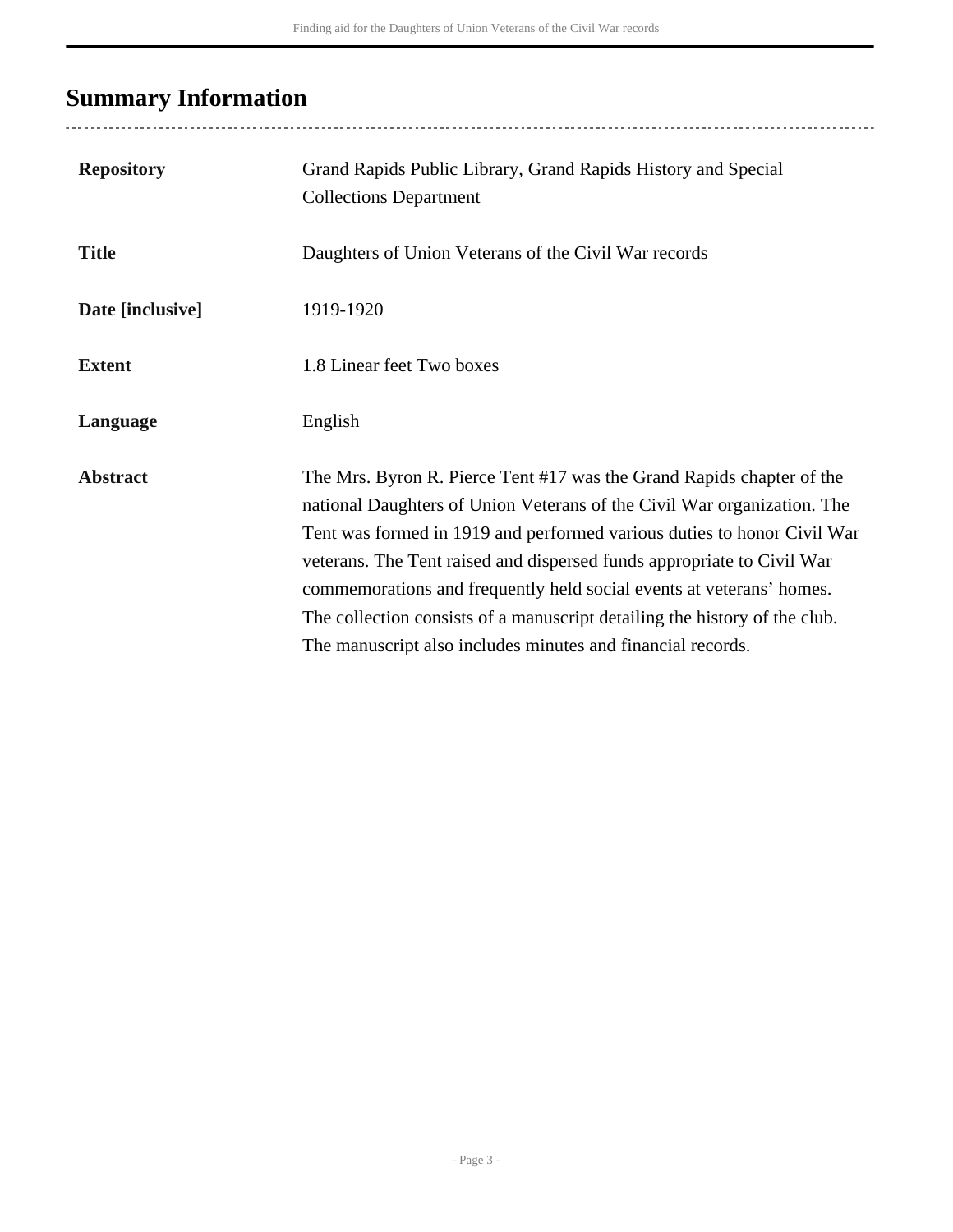### <span id="page-3-0"></span>**Biographical/Historical note**

In June 1919, while returning from the Michigan Department Convention, the National President of the Daughters of Union Veterans of the Civil War, Estella Moore, appointed Mrs. Ida M. Glasgow to secure a new Tent (local chapter) in Grand Rapids before the National Convention in September 1919.

On August 26, 1919, 30 people met at the home of Grace Van Winkle and the Tent was organized with 26 charter members and 2 obligated members. The selected name was Mrs. Byron R. Pierce Tent #17. At the time, General Pierce was the oldest living commanding officer of the Civil War and still active in a government position in Grand Rapids. The Tent raised and dispersed funds appropriate to Civil War commemorations and frequently held social events at veterans homes.

### <span id="page-3-1"></span>**Scope and Contents note**

The collection contains only one series, the Manuscript series. The manuscript is primarily a history of the Tent but also includes the minutes and financial records of the 1919 and 1920 club years. Complete membership lists and other pertinent information also appears.

### <span id="page-3-2"></span>**Administrative Information**

#### **Publication Information**

Grand Rapids Public Library, Grand Rapids History and Special Collections Department 1986

#### **Immediate Source of Acquisition note**

Michigan State Archives, 1983, accession number 1986.370; Unknown donor, accession number 2003.077

### <span id="page-3-3"></span>**Controlled Access Headings**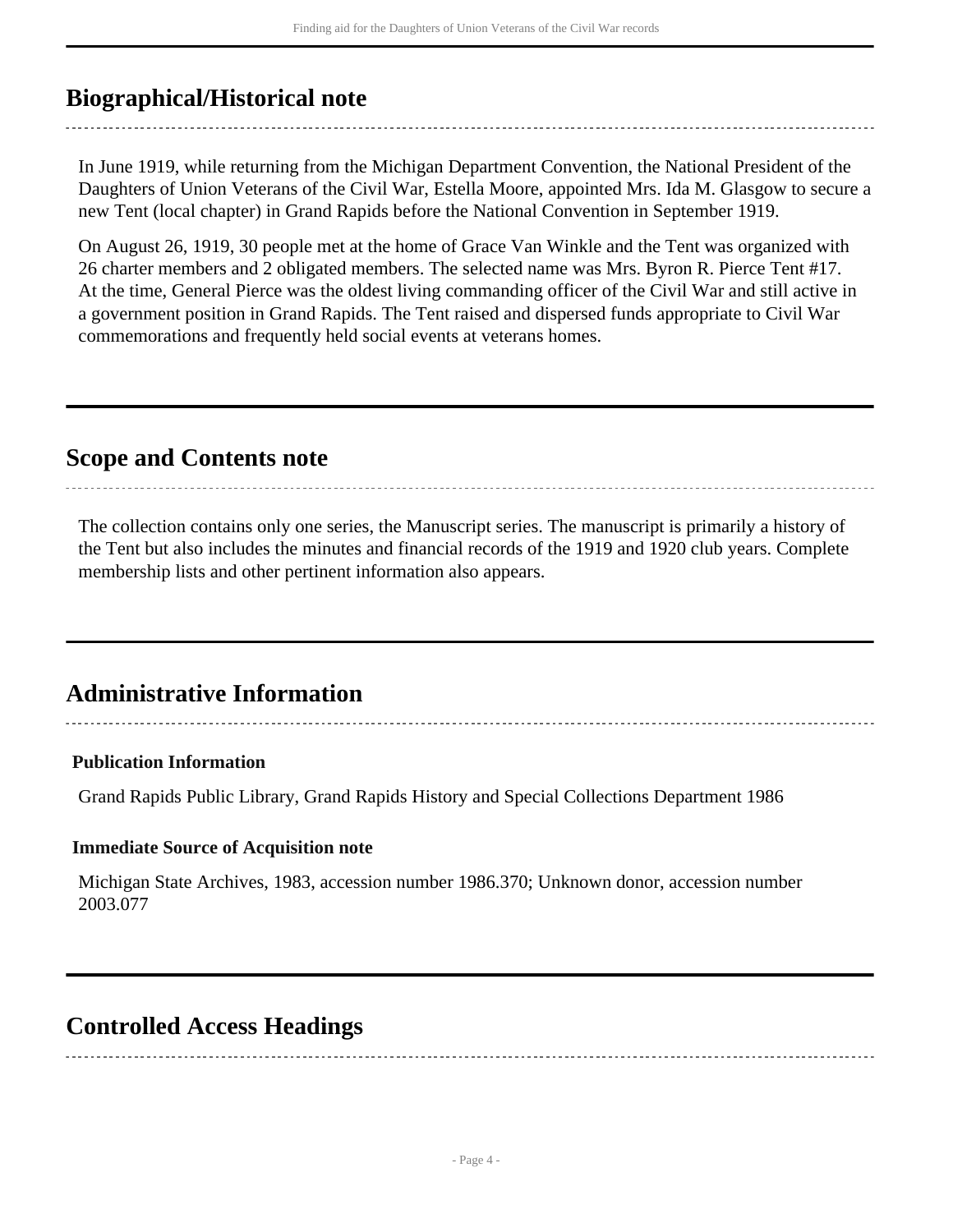#### **Corporate Name(s)**

• Daughters of Union Veterans of the Civil War, 1861-1865. Mrs. Byron R. Pierce, Tent #17 (Grand Rapids, Mich.).

#### **Geographic Name(s)**

- Grand Rapids (Mich.) -- History
- United States -- History -- Civil War, 1861-1865 -- Veterans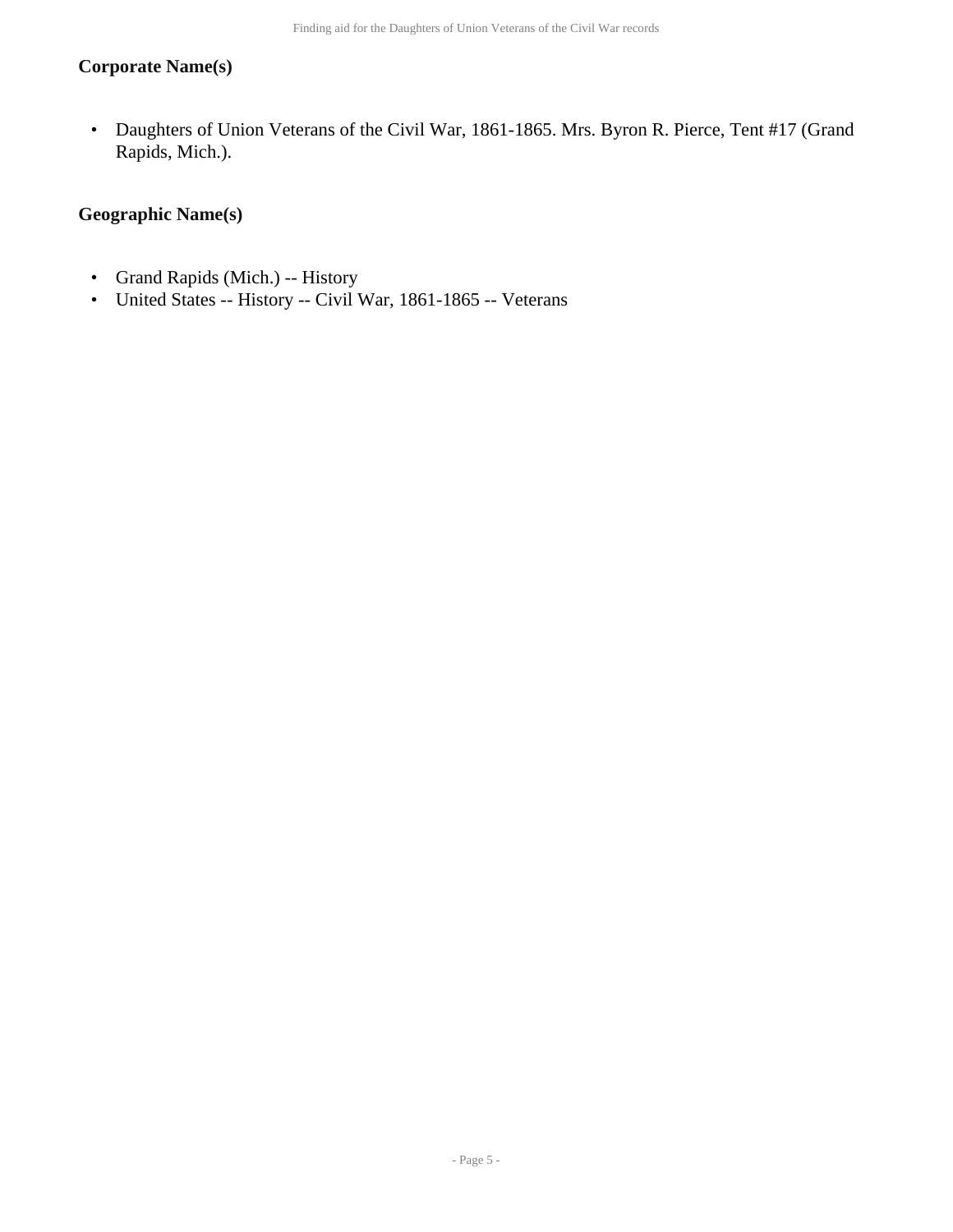# <span id="page-5-0"></span>**Collection Inventory**

| <b>Manuscript, 1919-1920</b>                                                                     | <b>Box</b>        | Folder         |
|--------------------------------------------------------------------------------------------------|-------------------|----------------|
|                                                                                                  | $\mathbf{1}$      | $\mathbf{1}$   |
| <b>Yearbooks</b>                                                                                 |                   |                |
| <b>Scope and Contents note</b>                                                                   |                   |                |
| 00.[24630, formerly MKG369.D27                                                                   |                   |                |
|                                                                                                  | <b>Box</b>        | <b>Folder</b>  |
| [1913], [1914], 1915, 1916, 1917, 1918, 1919                                                     | $\mathbf{1}$      | $\overline{2}$ |
| 1921                                                                                             | $\mathbf{1}$      | $\overline{3}$ |
| 1923, 1924, 1925, 1926                                                                           | $\mathbf{1}$      | $\overline{4}$ |
| 1928, 1929, 1930                                                                                 | $\mathbf{1}$      | 5              |
| 1932, 1934                                                                                       | $\mathbf{1}$      | 6              |
| <b>Images</b>                                                                                    |                   |                |
|                                                                                                  | <b>Collection</b> | <b>Box</b>     |
| Daughters of Union Veterans of the Civil War, June 7-9, 1950 / photo by<br>Chas. I. Harshberger. | 224               | 32             |